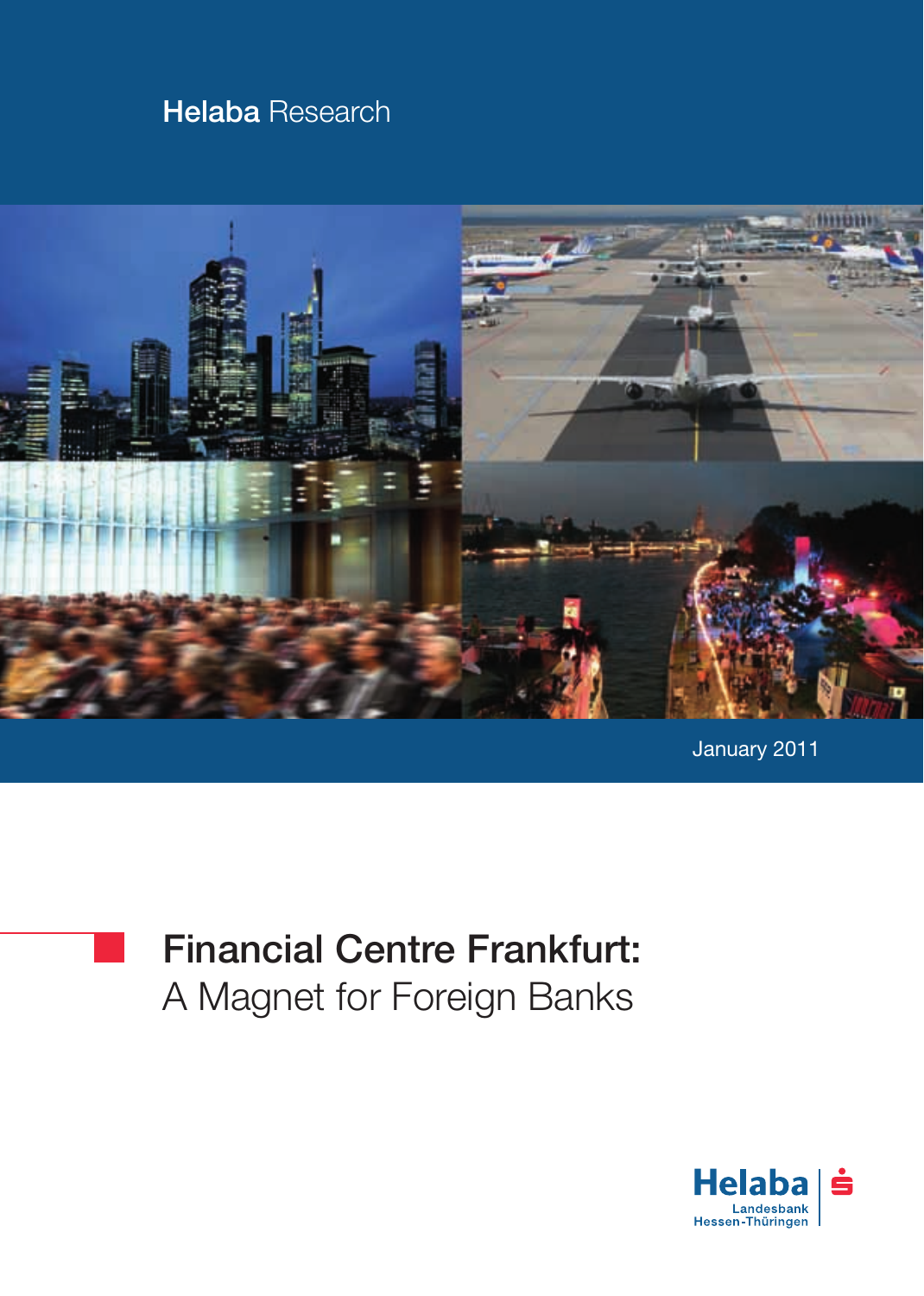#### Publisher:

Landesbank Hessen-Thüringen Girozentrale Volkswirtschaft/Research Dr. Gertrud R. Traud, Chief Economist/Head of Research Editor: Dr. Stefan Mitropoulos MAIN TOWER Neue Mainzer Strasse 52-58, 60311 Frankfurt am Main, Germany Phone: +49 69/91 32-20 24, Fax: +49 69/91 32-22 44

This publication was very carefully researched and prepared. However, it contains analyses and forecasts regarding current and future market conditions that are for informational purposes only. The data is based on sources that we consider reliable, though we cannot assume any responsibility for the sources being accurate, complete, and up-to-date. All statements in this publication are for informational purposes. They must not be taken as an offer or recommendation for investment decisions.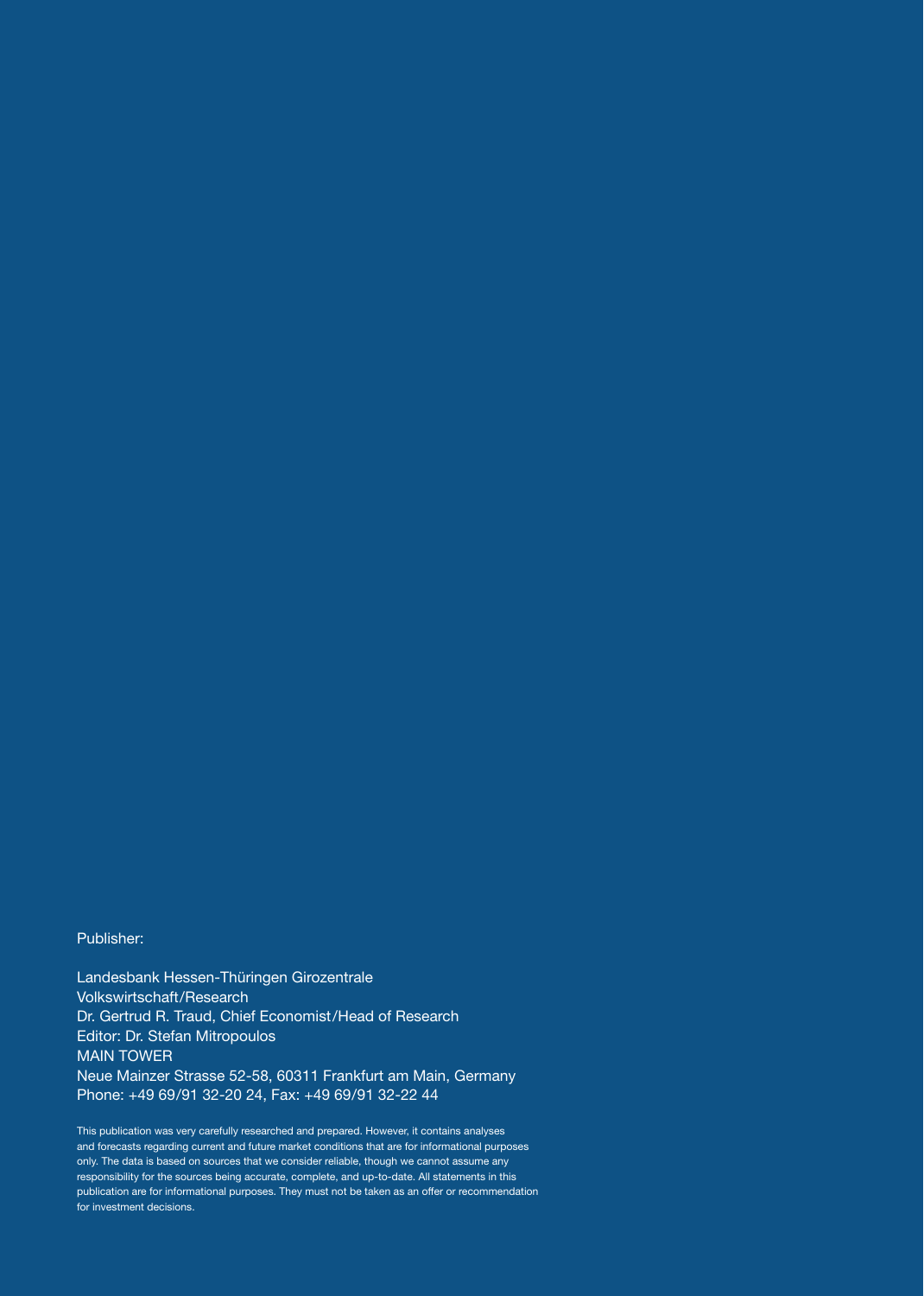### **Preface**



**Hans-Dieter Brenner**  Chairman of the Board of Managing Directors of Landesbank Hessen-Thüringen

#### **Dear reader,**

as a leading regional bank in the economic region of Hesse, promoting the financial centre Frankfurt is one of our main concerns. This is also documented by the areas of emphasis within our Research Division. In addition to regional economic and real estate analyses, for years we have also been conducting intensive research on the international competitive position of the financial centre Frankfurt. Moreover, we support the Center for Financial Studies' Financial Centre Index and the Initiative Frankfurt Main Finance, which seeks to promote Frankfurt as a business location through targeted financial centre marketing.

Frankfurt has established itself as an international financial centre, it is globally interconnected, and has pronounced advantages as a business location. And none of that has been changed by the recent years of the financial and economic crisis. On the contrary: the financial crisis has highlighted the advantages of the financial centre Frankfurt, which is seen as conservative. The banking location Frankfurt, which is characterized by the presence of universal banks, has proven exceedingly stress-resistant in the crisis. Moreover: Frankfurt has a good chance to emerge as a relative winner from the adjustment process in the financial world triggered by the crisis.

An important success factor in the global competition among financial centres is internationality and thus also the attractiveness of the location to foreign banks. The new Helaba Financial Centre Study therefore concentrates on two questions: Which location qualities are crucial for the decision by foreign banks to locate in Frankfurt what are Frankfurt's prospects in the international competition? We have examined these questions with the help of a survey among foreign banks newly arrived in Frankfurt that we conducted in collaboration with the Association of Foreign Banks in Germany.

The findings of the survey confirm that the leading German financial centre is highly attractive to foreign players. From their perspective, Frankfurt scores highly especially in the areas 'Reputation of the financial centre and the national economy,' 'Proximity to important players,' 'Function as a hub,' and 'Location-specific qualities'. With all this going for it, Frankfurt's prospects as a financial centre are promising. However, the intensely competitive world of finance requires constant development so as not only to do justice to the international demands, but also to set the standards.

Yours sincerely,

How-Oreke permes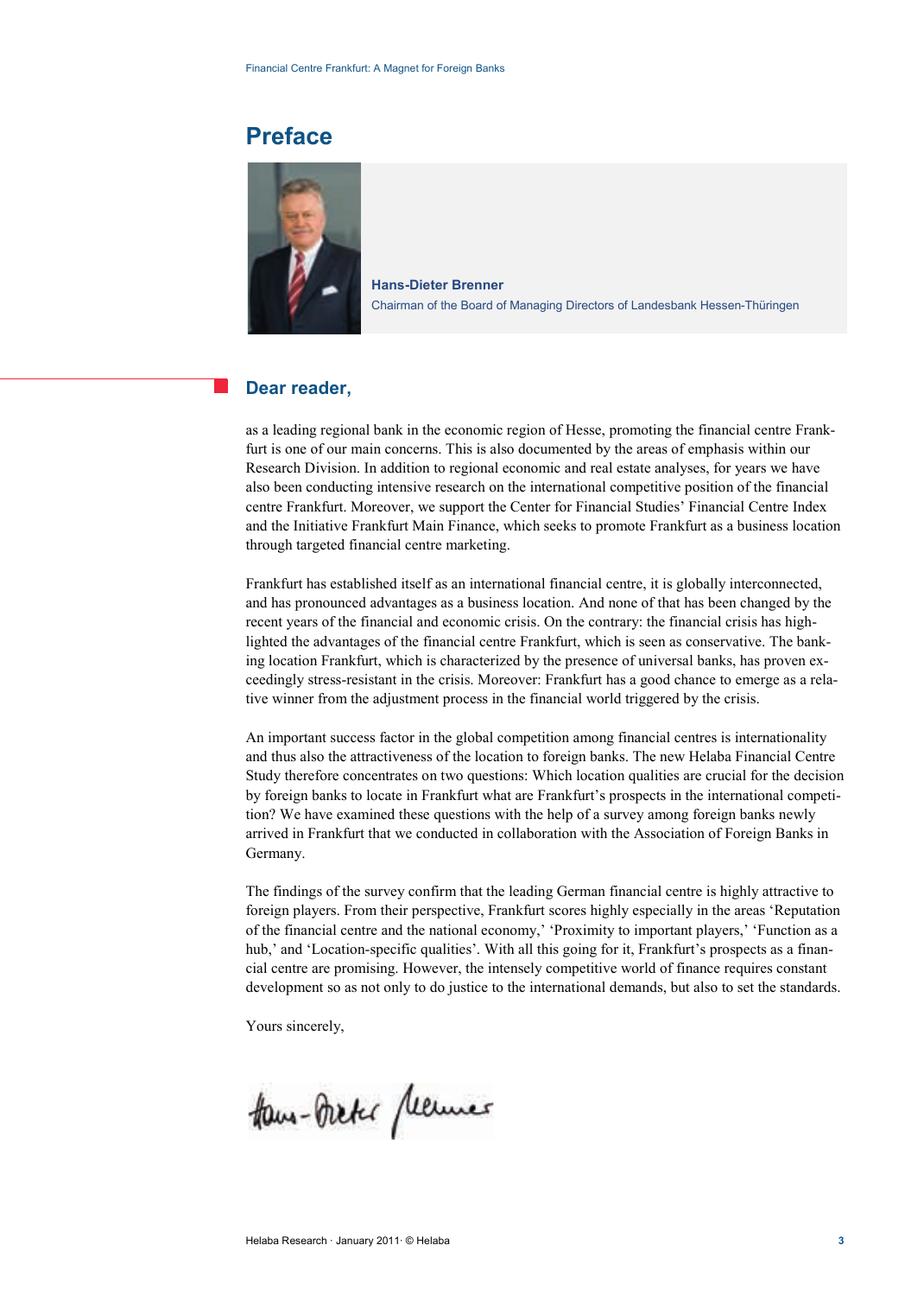## **Contents**

т

**Preface 3 Summary 5 1 A multitude of foreign banks in Frankfurt 6 2 Survey among new foreign banks 8** 2.1 Active participation 8 2.2 Great geographical reach 9 2.3 Successful business development 11 and 11 2.4 Numerous location qualities of Frankfurt 12 2.5 Vibrant banking community 14 2.6 Good prospects for Germany's financial centre 14 **3 Financial centre Frankfurt very attractive 16**

n de la participa de la participa de la participa de la participa de la participa de la participa de la partic

Deadline: 6th of January 2011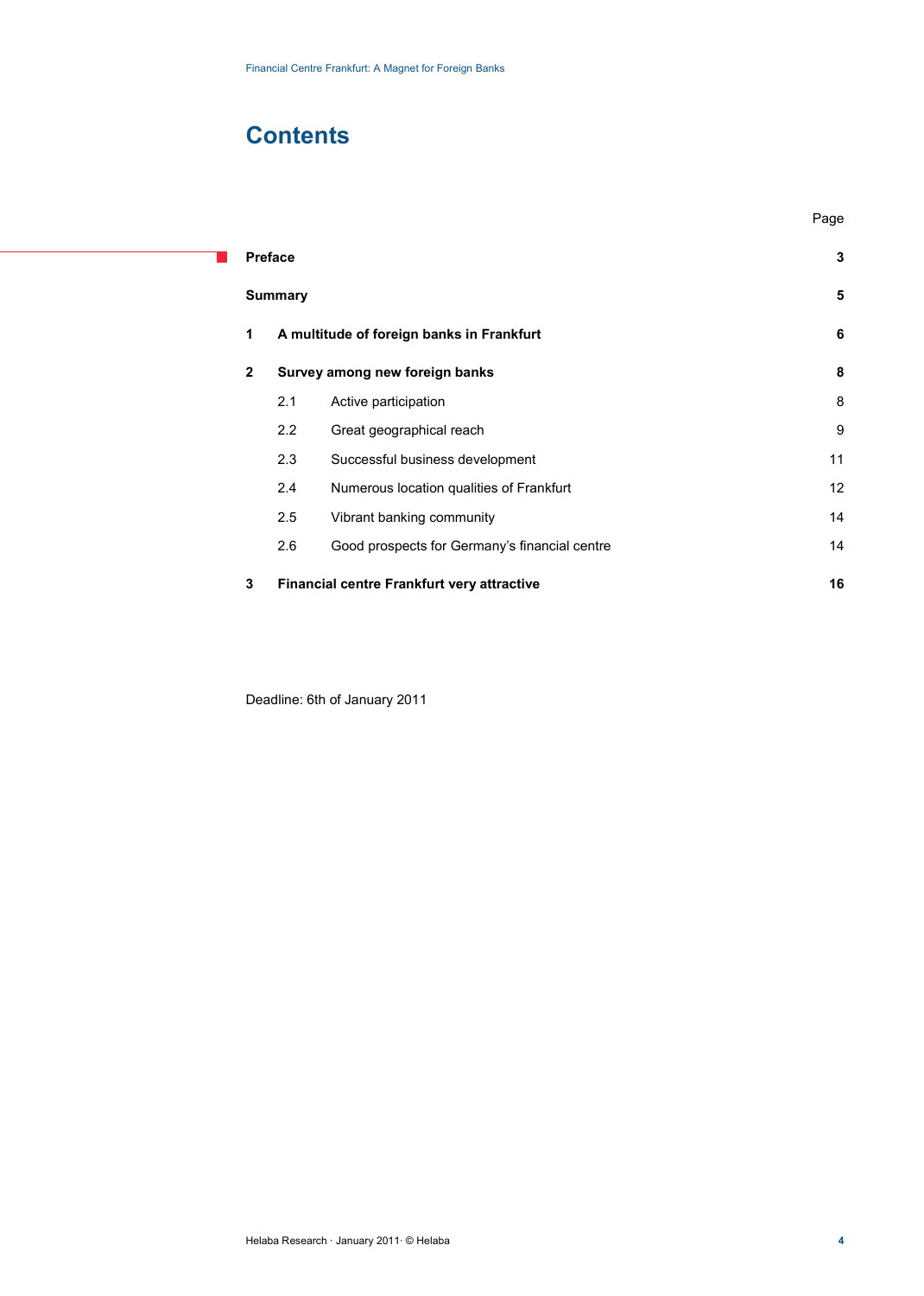### **Summary**

#### Author:

**Ulrike Bischoff** phone: +49 69/91 32-5256 research@helaba.de



#### **Foreign banks take a lively interest in Germany's financial centre**

The consolidation process in the financial world, sparked by the financial crisis, is not yet finished, though in Germany's banking centre it has been a restrained process. The total number of financial institutions in Frankfurt declined by 5 %, while the shrinkage among foreign banks represented in this city on the Main was 4 %. Around 200 foreign banks from 40 different countries are present here – and not only as representative offices, but for the most part as operating units. This strengthens the Main metropolis, since internationality is a basic prerequisite for the sustained success of a financial centre. Some foreign banks have stated that they will expand their local business activity, and additional players have announced the opening of branches in Frankfurt. This attests to Frankfurt's attractiveness to players in the international financial market place. So much for the bare facts – but what were the central reasons that prompted foreign banks to locate in Germany's financial centre?

#### **Collaborative survey among new foreign banks**

To identify what foreigners see as the German financial centre's key qualities as a business location, the Landesbank Hessen-Thüringen (Helaba), in cooperation with the Association of Foreign Banks in Germany, conducted a survey among foreign banks newly arrived in Frankfurt. The participation rate was high. In recent years, the financial centre Frankfurt has attracted numerous foreign banks, who gave positive reports about the development of their business in this city. In addition, during the interviews many managers had an optimistic view of the future, with regard to both their own office and the financial centre Frankfurt as such.

#### **Numerous qualities of Frankfurt as a business location highlighted even more**

Many assets of the German financial centre in both the professional and private spheres were mentioned in the survey, and we can group them into four categories (see the synopsis on p. 18): reputation of the financial centre and the German economy; proximity to important players; function as a hub; location-specific qualities (such as low costs of living and office rents, as well as quality of life). These location advantages of Frankfurt, which already emerged about three years ago in a survey by Helaba, were confirmed in these recent interviews and for the most part emphasized even more strongly. Now by far the most important motive for the presence of foreign banks – Frankfurt's reputation within the financial world – did not play such a prominent role in that earlier survey. And the attractiveness of the highly regarded German economy also played a greater role this time. After all, Germany is coming out of the global crisis with some vigour and dynamism. This benefits the financial centre Frankfurt, where many financiers of the strong-growth German companies are located, and opens up business potential for domestic and foreign banks.

#### **Taking advantage of the good development opportunities in the German financial centre**

When it comes to Frankfurt's positioning in the future, there was an unequivocal sentiment shared by both surveys: the financial metropolis on the Main will retain its uncontested leadership position in Germany. As for cross-border competition, Frankfurt continues to be seen as the leading financial centre in Continental Europe. This time, just over half of those polled gave the German financial centre good prospects for development – also in relation to its chief British rival. It is thus up to the financial centre Frankfurt to make active use of its opportunities by continuing to sharpen its profile and taking a more offensive stance in the international competition for the best places to do business.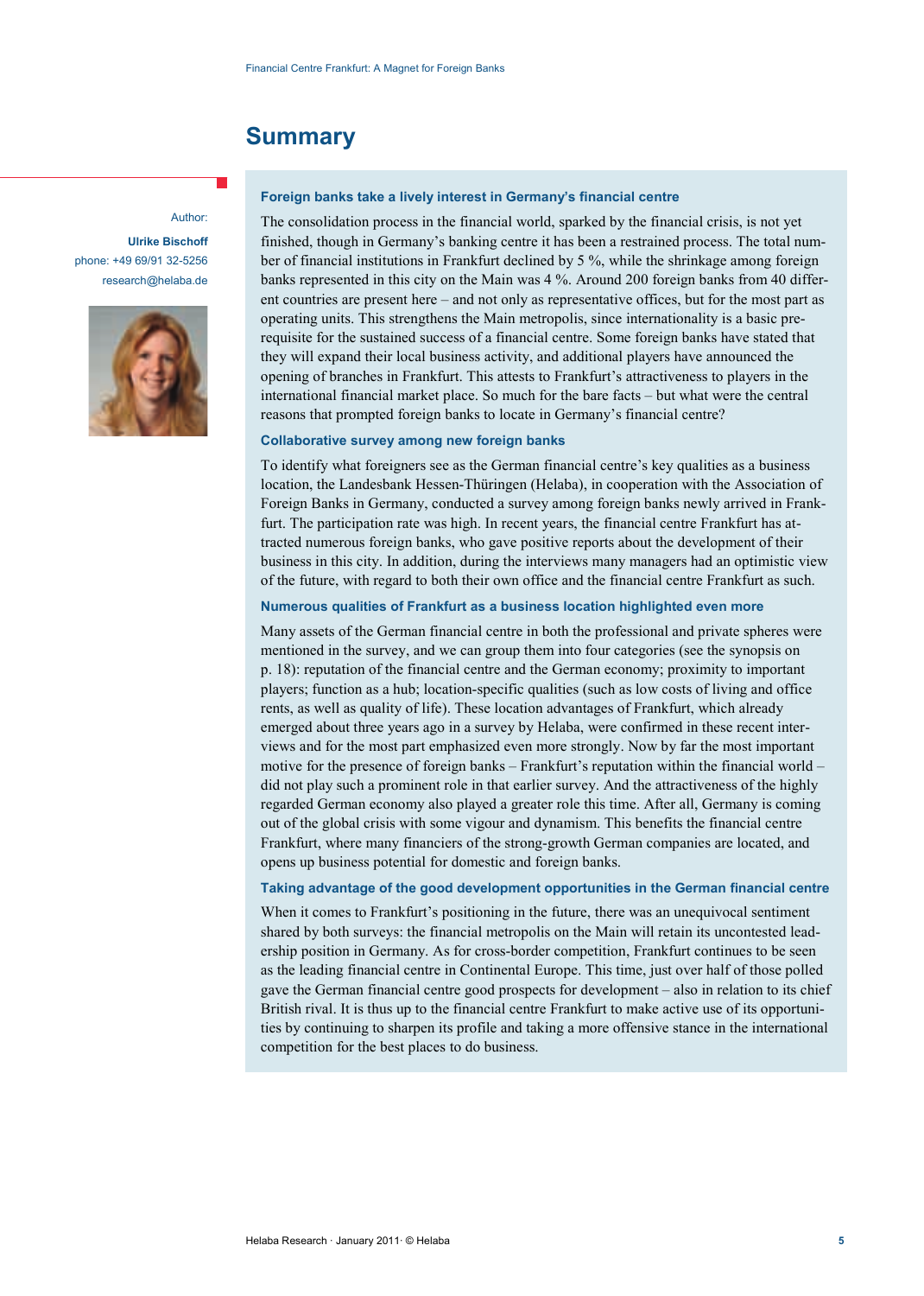### **1 A multitude of foreign banks in Frankfurt**

Internationality is a fundamental prerequisite for the sustained success of a financial centre in the global competition, as Helaba already noted in its Financial Centre Study 2006. <sup>1</sup> After all, a financial centre must meet certain criteria, among which the degree of internationality plays an important role. The indispensable criteria of a financial centre include especially the banks as central players. The more domestic and foreign financial specialists interact in a location, the more hustle and bustle exists, and the more business can be generated.

Moderate consolidation among Frankfurt's banks A consolidation process can be observed in the number of banks in Frankfurt, but in view of the magnitude of the global economic and financial crisis, that process is rather moderate. In the fall of 2010, almost 220 domestic and foreign financial institutions were headquartered in the city on the Main, which is 11 fewer than at the peak at the end of 2008 (-5 %). On the one hand, one must take into account when looking at these numbers that the trend in the number of banks during the year does not necessarily allow conclusions about the level at the end of the year (e.g., at the end of 2009 there was a rise on the heels of a downtrend over the previous quarters). On the other hand, the adjustment process in the financial world prompted by the financial crisis is not yet over.





Sources: Deutsche Bundesbank, Helaba Research; \* statistical break, \*\* Q3 2010

One particularly positive factor for the internationally important financial centre Frankfurt is that the interest of foreign banks in this location has not abated. Foreign banks continue to be important players in the German financial centre – about three-quarters of all institutions headquartered in Frankfurt are foreign. Many new banks from abroad have settled on the Main during the last few years. All told, in the third quarter of 2010, nearly 200 foreign banks were represented in Frankfurt; the pull-back to domestic markets prompted by the economic and financial crisis was merely 4 % in the Main metropolis (8 foreign banks) and was thus somewhat smaller than for the total number of banks. In addition to the respectable number of 154 foreign institutions engaged in business, most of which operate in the form of a branch office, most recently there were 40 representative offices on the Main.

With 40 different nationalities, the spectrum of Frankfurt's foreign banks is very broad:<sup>2</sup> we are talking primarily of institutions from Western Europe as well as North and South America and Asia. In addition, a few banks from Eastern Europe, the Middle East, and Africa are also repre-

Foreign banks as important players in the German financial centre

 $\overline{a}$ 

<sup>&</sup>lt;sup>1</sup> See Helaba Research (2006): 'Frankfurt: The Financial Centre  $-A$  City on the Move'

<sup>&</sup>lt;sup>2</sup> The Bundesbank's list of foreign banks was modified here in that banks from non-EU countries that operate in Germany via a subsidiary established in another EU country (i.e. via the so-called 'EU passport' in accordance with § 53b of the German Banking Act) were assigned to the nationality of the parent institution.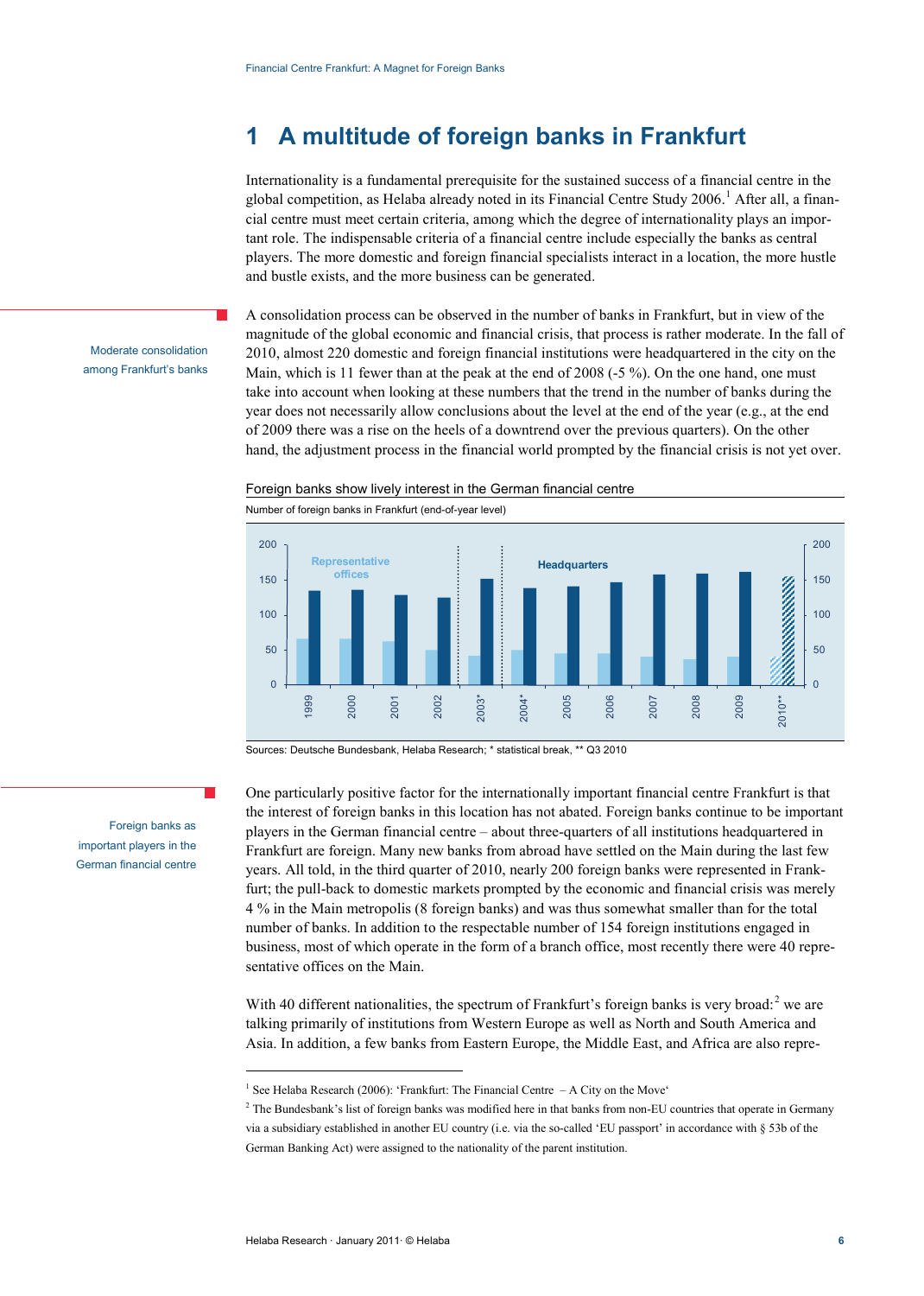sented. The number of banks from the US, France, the UK, and the Netherlands in the German financial centre is in each instance in the double digits.





Sources: Deutsche Bundesbank, Helaba Research; \* incl. securities trading companies etc. and possibly several licenses of a single bank

p.

## as well as from America and Asia



Sources: Deutsche Bundesbank, Helaba Research;

\* incl. the former Soviet Union;

\*\* nationalities of the Bundesbank list have been modified

The 'kaleidoscope' of the German financial centre is shimmering in gloriously multi-hued colour: the international business community is reflected in the Main metropolis in multifarious activities (e.g. conferences, trips by delegations, economic agreements), numerous institutions (such as consulates and associations), and the broad spectrum of around 170 different nationalities among residents. Many highly qualified foreigners congregate in Frankfurt.

Even in the recent crisis, the Main metropolis has demonstrated its attractiveness for many players and affirmed its far-reaching importance within the European financial system. Not only the still substantial number of foreign banks in Frankfurt speaks for itself. In addition, there are by now additional foreign players in the financial market who plan to open a representative office here or have already taken steps in that direction (e.g. players from the Arab and Asian regions). Moreover, some foreign banks in Frankfurt are reporting the expansion of their business activities. So much for the facts – but what were the central reasons that prompted foreign banks to locate in Germany's financial centre? Which of Frankfurt's location factors are especially important from the perspective of foreign banks?

New banks and expansions in Frankfurt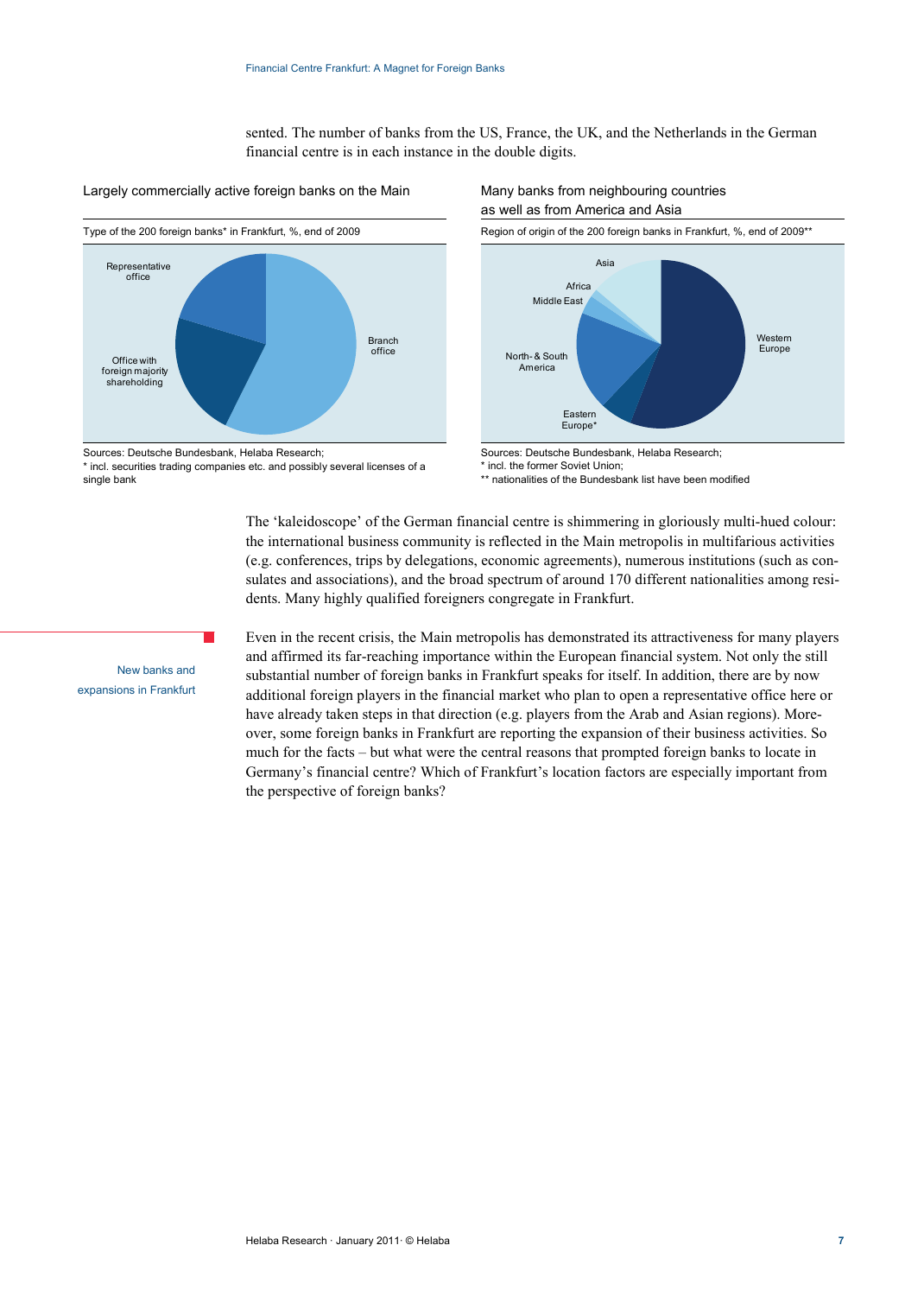### **2 Survey among new foreign banks**

### **2.1 Active participation**

To identify what foreigners see as the central location qualities of the German financial centre, we conducted a survey in collaboration with the Association of Foreign Banks in Germany among new foreign banks in the fall/winter of 2010. The participation rate was high. The starting point for identifying the foreign banks that opened a representative office in the financial centre region of Frankfurt between 2003 and 2009 was the Bundesbank's annual list of foreign banks in Germany. Our goal was to survey only the truly new banks. To that end, name changes, mergers of already resident players, and spin-offs of certain company segments (e.g. asset management) were not considered, nor were institutions that do not constitute a bank in the classic sense (e.g. securities trading firms). Of the approximately thirty banks identified in this way, a few were no longer present in Frankfurt at the time of the survey, and some declined to participate. On the whole, however, there was a great willingness to provide detailed information, not least because the interviews were conducted in person, the questions were open-ended, and the answers were given a guarantee of anonymity. The basis for the personal interviews was the concept that had already been employed during the survey among Frankfurt's Asian banks for Helaba's Financial Centre Study 2008.<sup>3</sup>





 $\overline{a}$ 

Sources: Deutsche Bundesbank, Helaba Research Source: Helaba Research;



\* incl. the former Soviet Union;

\*\* classification according to parent bank

Already many branch offices

Proven survey methodology

> Of the twenty participating institutions, which covered a broad spectrum in terms of nationalities, a good half were represented with a branch office on the Main (full banking license), and the rest with a representative office.<sup>4</sup> Two-thirds of the representative offices already have the option of 70 % of the Frankfurt foreign banks that were surveyed are directly associated with the parent company, 30 % belong legally to a subsidiary in another European country like the UK or France.<sup>5</sup> turning themselves into a branch at the German financial centre over the medium term. While In spite of the emphasis on local support for company headquarters, the specific business areas within the panel are quite heterogeneous, ranging, for example, from trade financing to the business of commercial real estate all the way to infrastructure projects.

<sup>&</sup>lt;sup>3</sup> See Helaba Research (2008): 'Financial Centre Frankfurt and Asia – A Growing Relationship'

<sup>4</sup> That is, no license for banking business in accordance with § 53a of the German Banking Act.

<sup>&</sup>lt;sup>5</sup> So-called 'EU passport' in accordance with § 53b of the German Banking Act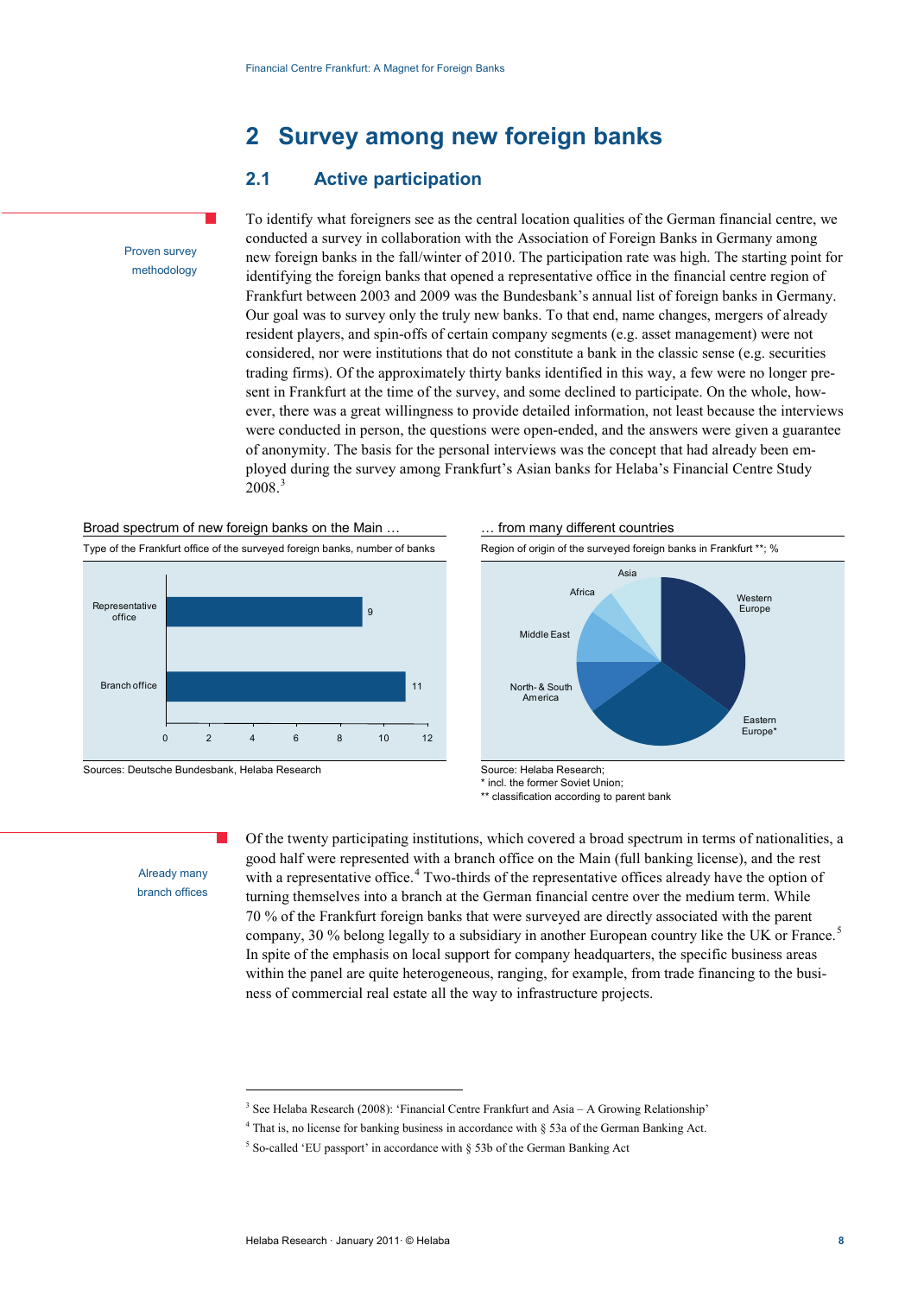

#### Status of the bank in Frankfurt **Initially a manageable number of employees**



Most foreign banks start with a manageable number of up to five employees, only a few institutions have twenty or more employees. To head the office, the companies either dispatch managers from the home country to Frankfurt (as was the case with a solid half of the institutions in the panel), or they recruit German bankers with long-time experience in the local market.

For the surveyed banks, within Germany it was a clear decision to settle in the Main metropolis. 85 % maintained an office solely in Frankfurt, the others had a second one in another German city,

#### **2.2 Great geographical reach**

namely for back office activities or with a different regional focus.

Focus on Frankfurt





Source: Helaba Research **Source: Helaba Research** Source: Helaba Research

Simultaneously in

several locations in Europe Most foreign banks conduct their business simultaneously in several locations in Europe, often times in their neighbouring countries and at the large European financial centres. Three-quarters of the panel are also represented in London, and more than half of them additionally in Paris. For some of these banks, the offices in the other large financial centres are more important, for some Frankfurt ranks equal in importance or is even more significant. In addition, there are also a few new foreign banks with a focus solely on the Main metropolis: these financial institutions from Eastern Europe are found neither on the Thames or the Seine, and they use the Frankfurt location as their first and sole representation in Western Europe.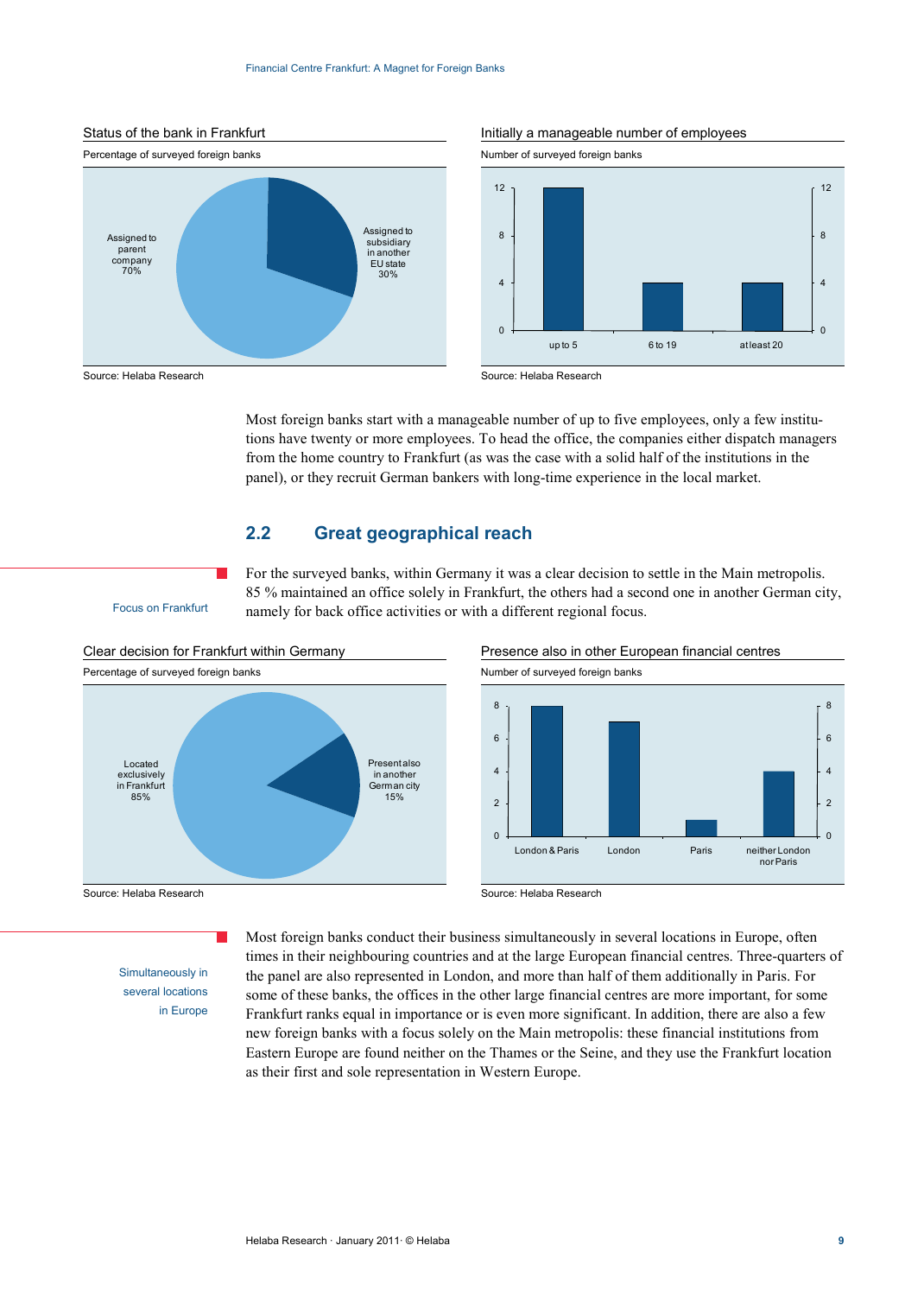

Business in most of Continental Europe conducted from Frankfurt

Source: Helaba Research

Great reach from Frankfurt Not least because of its central location within Europe and its function as a transportation hub, Frankfurt plays an important role for business activities far beyond the borders of Germany. Thus, banking business throughout Continental Europe is conducted from the German financial centre: depending on the origins of the foreign financial institution, it is not only the German-speaking region that is serviced from the Main metropolis, but the range of the Frankfurt office extends also to other European countries in all four directions of the compass. For banks from other continents, the German financial centre even serves as a launching pad into all of Continental Europe.



Frankfurt office necessary for business success





Source: Helaba Research Source: Helaba Research

It is thus no accident that two-thirds of the panel regard their presence in Frankfurt as necessary to their business success. Without an office of their own in the Main metropolis many of their business deals would not have come about or would have been done by their competitors. As another central and thus connected reason why the activities of the Frankfurt office are not managed from another location, 80 % mentioned the indispensable proximity to clients or the market. The banks maintained that establishing and cultivating contacts was feasible only directly on site, just as local peculiarities (e.g. in business customs or in market conditions) are difficult to assess from a distance. They believe that potential cultural or linguistic barriers are easier to overcome by reducing the physical distance. Three-quarters of the managers answered in the affirmative also to the supplementary question whether their clients virtually expect their bank to be present at the German financial centre.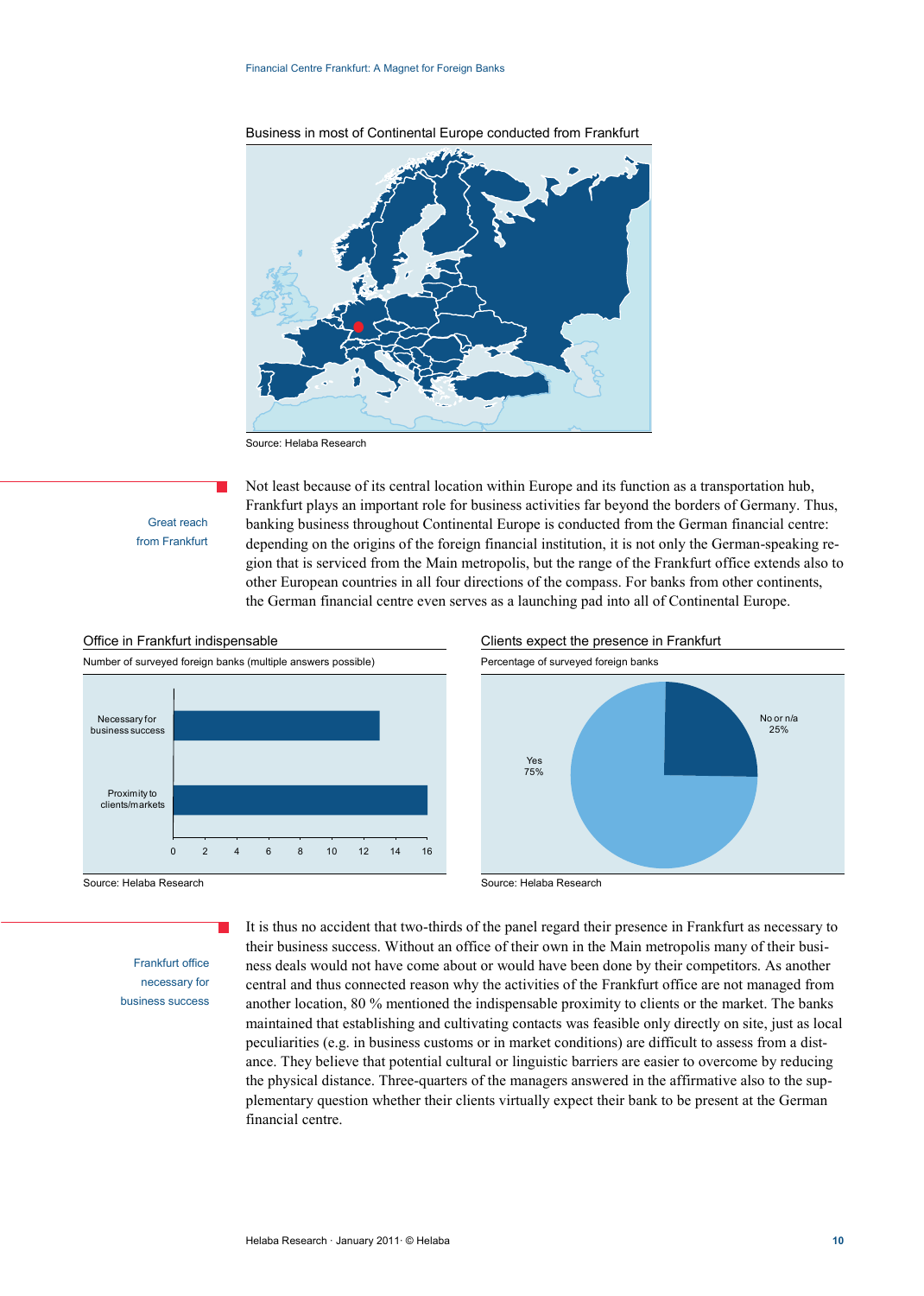#### **2.3 Successful business development**

Satisfied with the business development in Frankfurt The foreign banks that arrived in Frankfurt during the last few years spoke positively about both their past and future business development: in spite of the changes in the market prompted by the crisis, 90 % of the panel looked back with satisfaction upon the development of their own business activity in the German financial centre. Half of the banks indicated that they had expanded their activities in the Main metropolis or that they were now conducting more business here than at the outset. 35 % reported that the focus of their activities had shifted over time – whether in regard to their customer structure, business content, or by completing their unavoidable administrative and organisational start-up phase. For one quarter of the participants in the survey, the time that has elapsed since the opening of the Frankfurt office is still too short to identify lasting changes.







Source: Helaba Research Source: Helaba Research Source: Helaba Research

#### Majority optimistic about their future in Frankfurt

The majority of the interviewed bankers were optimistic about the further development of their business in the German financial centre: 60 % expected an expansion over the medium term, another 25 % looked for at least a slight rise in their business volume in the coming years, 15 % were unable to come to a final conclusion about their prospects in Frankfurt, for example because of their dependence on the guidelines laid down by the parent company. Added to the overwhelmingly positive assessment of the future at the financial centre Frankfurt is that two-thirds of the representative offices newly established on the Main are aiming for a full banking license over the medium term or at least regard the future change in their legal form as conceivable. The employment outlook at the surveyed banks is accordingly good. A majority sees staffing levels trending higher for the next few years; a few managers even spoke of an immediate need for new employees.

Whether other banks from the respective home markets will be motivated by the good assessment of business at the German financial centre and thus boost the number of banks of a particular nationality represented here over the next few years could not be answered so clearly. After all, conditions in the domestic market play a crucial role in this regard: two-thirds of the foreign banks expect no meaningful change for now when it comes to the number of institutions of their own nationality. This depends e.g. on the size or structure of the domestic banking market. For example, if all significant banks are already represented in Frankfurt or conduct their business through partner institutions located here, the potential is accordingly small. Adjustments within the respective banking landscapes also influence the likelihood of expansion abroad. Still, a quarter of the panel sees a possibility that the number of banks of their own nationality on the Main could increase. A further rising interest in a presence in the financial centre Frankfurt is attested above all to banks from the emerging countries of China and India.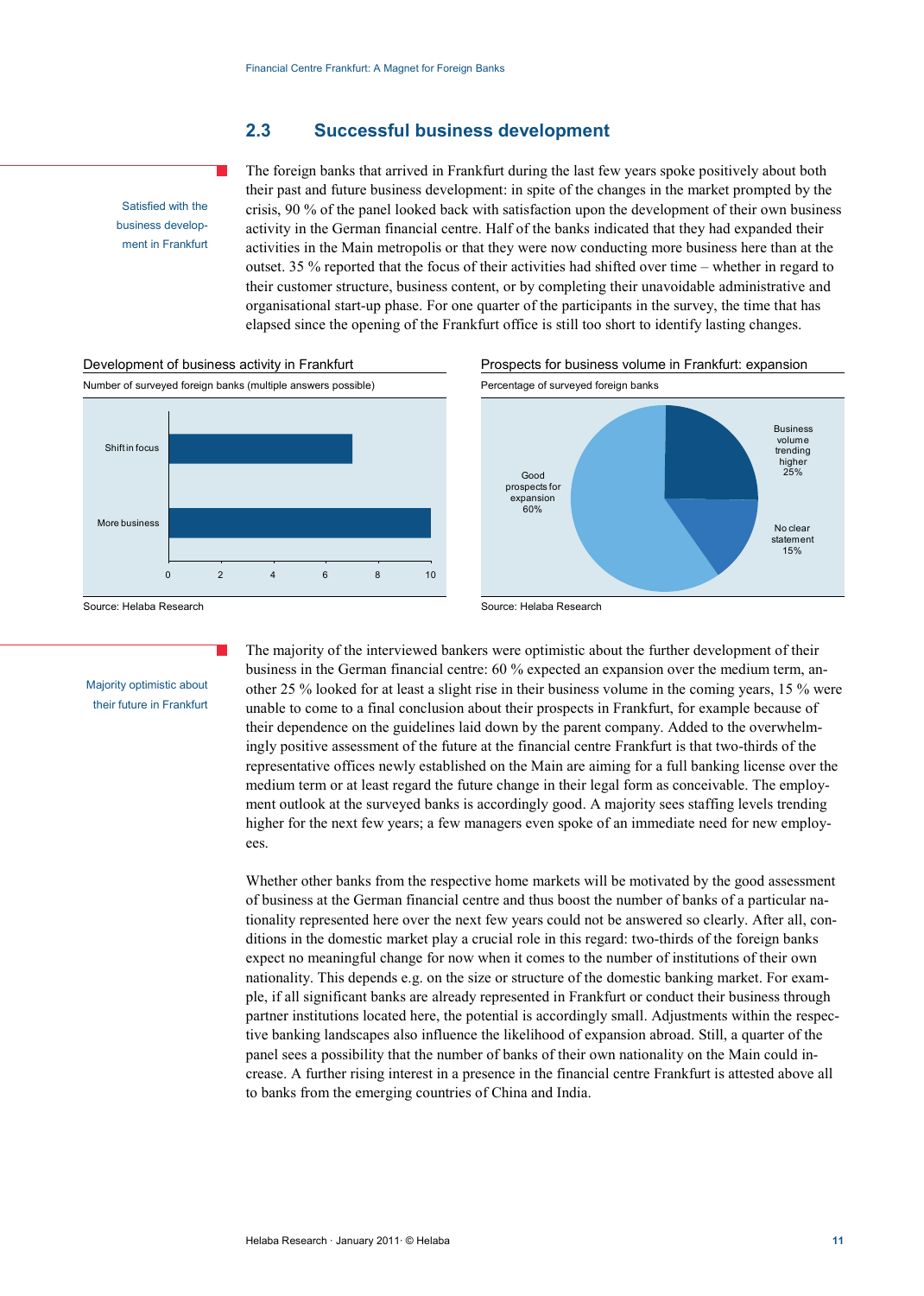#### **2.4 Numerous location qualities of Frankfurt**

Central assets in the choice of a location … There are many reasons for foreign banks to maintain an office in the Main metropolis. The following five arguments were most frequently mentioned within the framework of the survey for the decision to come to Frankfurt: the great significance of the German financial centre within the world of finance (80 %), the immediate proximity to other players, as for example business and central banks or the stock exchange (55 %), the international role of the German economy or intensive trade links with the home country  $(45\%)$ , the ease of reaching the city and its function as a hub thanks to its central geographical location and superb infrastructure (40 % and 35 %). Not infrequently, the financial centre Frankfurt was regarded as a 'brand' that speaks for itself, and the presence of one's institution therefore as self-evident. A few managers also indicated that personal preferences had played a role in the decision, or that existing contacts to the city or the region had favoured locating here. Now and then, the availability of qualified personnel was mentioned.



#### Main reasons for locating in Frankfurt Advantages of Frankfurt from a personal perspective



Source: Helaba Research Source: Helaba Research

The working and living conditions in the Frankfurt region were given a mostly positive rating: managers consistently noted that they liked working in Germany's financial centre. Nearly all of them appreciated living in Frankfurt or its environs. Among the five most important location qualities of the Main metropolis from the personal perspective of the survey participants, the good infrastructure, with short commuting distances, was at the top (85 %). Not only the aspect of quick and efficient movement plays a role in this assessment, but also the comparatively contained traffic volume. 55 % stated that they were pleased with the nearby green environs or the good state of the environment. Half of the panel praised Frankfurt's manageability as a city, with mention made, alongside the city's compact size (also referred as 'ideal'), of the positive transformation of the cityscape, for example along the river bank. Another recurring theme was the appeal of cultural and recreational offerings, as well as the generally high quality of life in Frankfurt (40 % and 25 %, respectively). As positive factors some also mentioned the high standard of personal safety, the reasonable price level, or the good shopping opportunities. Another central location quality for Frankfurt is its internationality (25 %). However, it is difficult to assess how pronounced the element of internationality is, since this location quality may rank differently for many of the surveyed managers because of their German nationality than it does for their foreign colleagues.

Little criticism

… and from a personal

perspective

Points of criticism or suggestions for improvements were only occasionally voiced: Frankfurt could benefit within the international competition for business locations if it secured more talent through a more liberal grant of residency permits, or if even more institutionalised industry meetings could be organized. More flexibility instead of the entitlement thinking and the detailed planning so widespread in Germany would also benefit the activities at the financial centre. According to these comments, compared with foreign metropolises, life in Frankfurt initially requires some getting used to. However, language barriers tended to be reported more in the private sphere.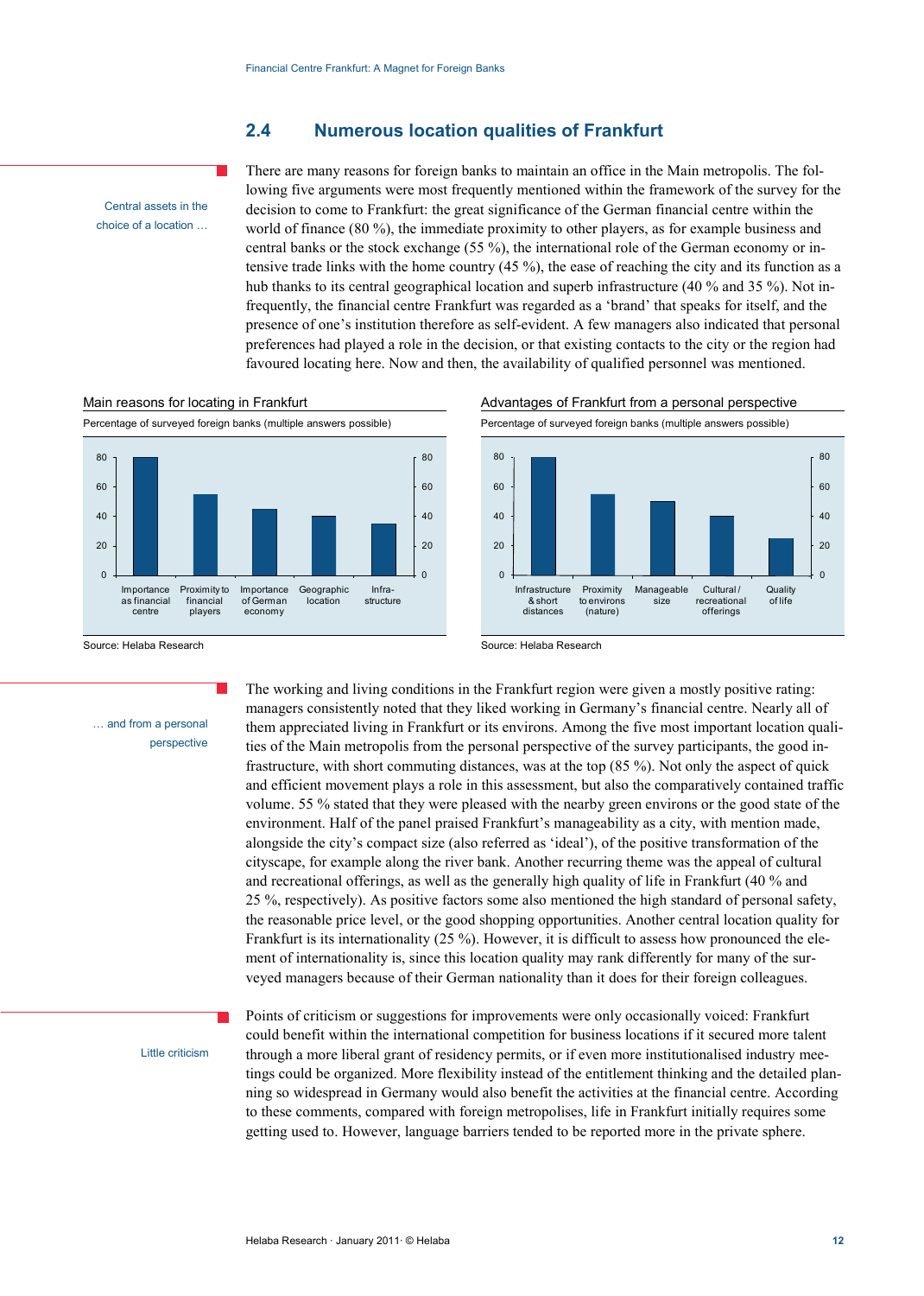#### Motivation for central office location



Source: Helaba Research

Offices in central location A few location qualities of the German financial metropolis were also addressed in connection with the question of why the office of the foreign bank was located in or near downtown Frankfurt: 60 % valued the immediate proximity to the local financial industry, with the element of being able to get around on foot also factoring in for some. Right around half of the panel considered it self-evident, for reasons of prestige, that their own – and for the most part only – office in Germany be in a prestigious location. Another consideration in selecting their offices was for some of the foreign banks that they wanted to create a pleasant work atmosphere for their employees through a location in the center of the city. Thus, the offices of the surveyed foreign banks are mostly found in the financial district and the Westend – Frankfurt's two central locations, home also to Helaba and the Association of Foreign Banks in Germany.

#### Concentration of the panel in the financial district and Westend



Source: Helaba Research,© Stadtvermessungsamt Frankfurt (No. of licence: 6233-81.10-D); The red diamonds indicate the location of the surveyed foreign banks, the blue dots Helaba and the Association of Foreign Banks in Germany.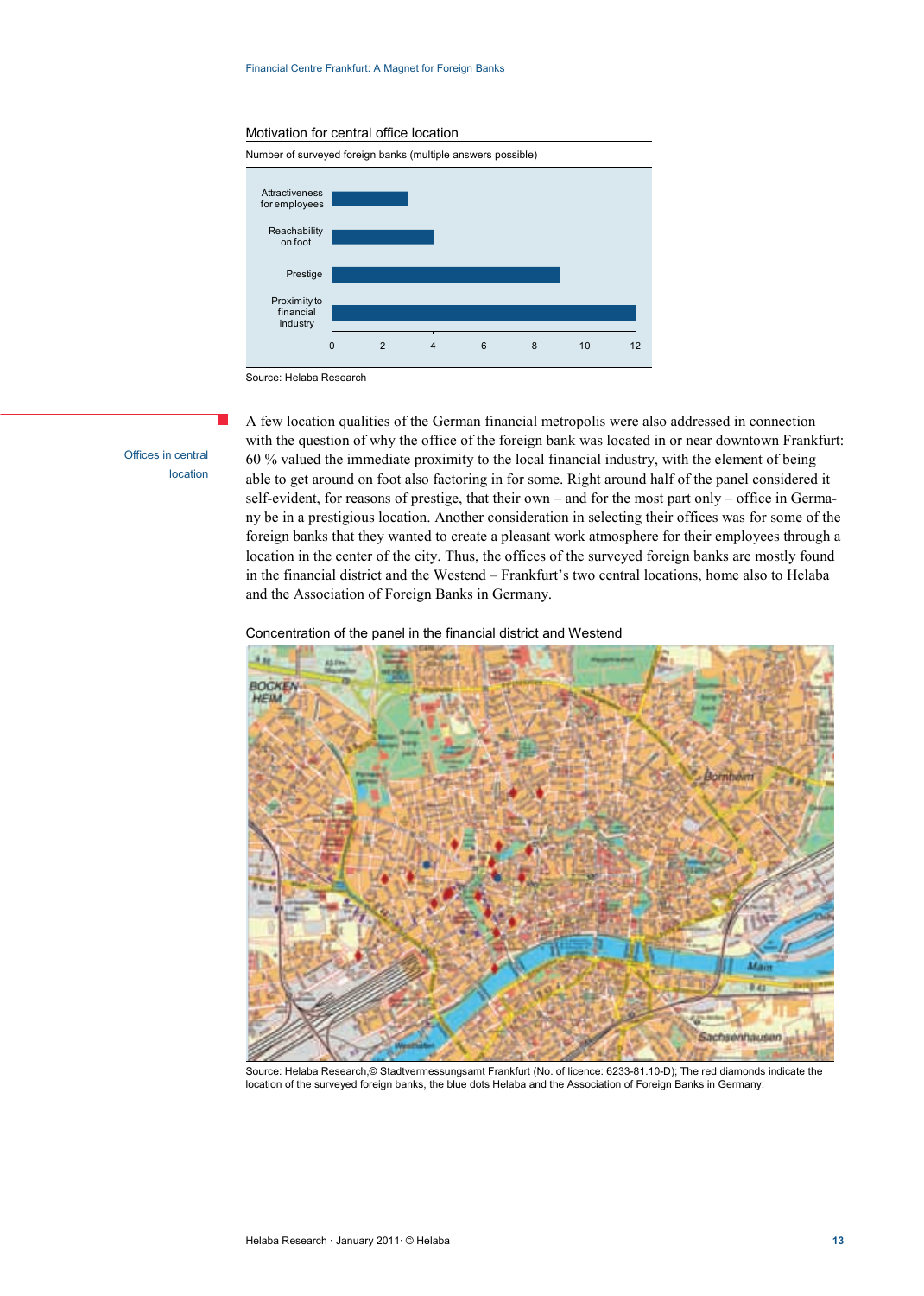#### **2.5 Vibrant banking community**

Hustle and bustle, intensive exchange The German financial centre is characterised by hustle and bustle and an intensive exchange between the many players, whether as part of the numerous industry events or during the meet and greet in the 'Fressgass', whose role in successful financial business should not be underestimated. With two exceptions, the surveyed managers were unanimous that Frankfurt has an active banking community. In addition, many a national network is developing in the Main metropolis, with the focal point of the activities more often in the private than the commercial sphere so far. However, because of the large number of German interview partners, the survey was able to provide only limited informational content in this regard.



That the new foreign banks are already integrated into the community of the German financial centre is also evident from the many instances of cooperation with local financial institutions (80 % of the panel). The majority of foreign banks was able to fall back on existing networks to establish new business contacts. Moreover, about two-thirds used their membership in industryspecific associations and events, and more than a third also benefited from recommendations through business partners. Of course, the reputation and marketing of the foreign institutions also play a role.

#### **2.6 Good prospects for Germany's financial centre**

The Main metropolis is firmly anchored within the national and international financial activities. It was the unanimous opinion of the survey participants that the financial centre Frankfurt will maintain its leadership position within the German financial system. While 60 % described this as an uncontested position, 40 % even expected that the Main metropolis would be able to further consolidate its clear lead over other German cities with financial centre players.

London before Frankfurt before Paris Not only the future status of the financial centre Frankfurt within Germany is indisputable, but so are its prospects within the competition among European financial centres: although the German financial centre remains second to the British centre, it ranks ahead of the French. Some explained London's dominant position within the European financial system by maintaining that this location is more international, liberal, dynamic, or better positioned in certain business areas, such as investment banking. Paris consistently ranged in third position, for example because of its lesser reputation or disadvantages regarding English as a business language. Most survey participants found it difficult to assess whether there would be any changes in the distance separating Europe's large financial centres over the next few years.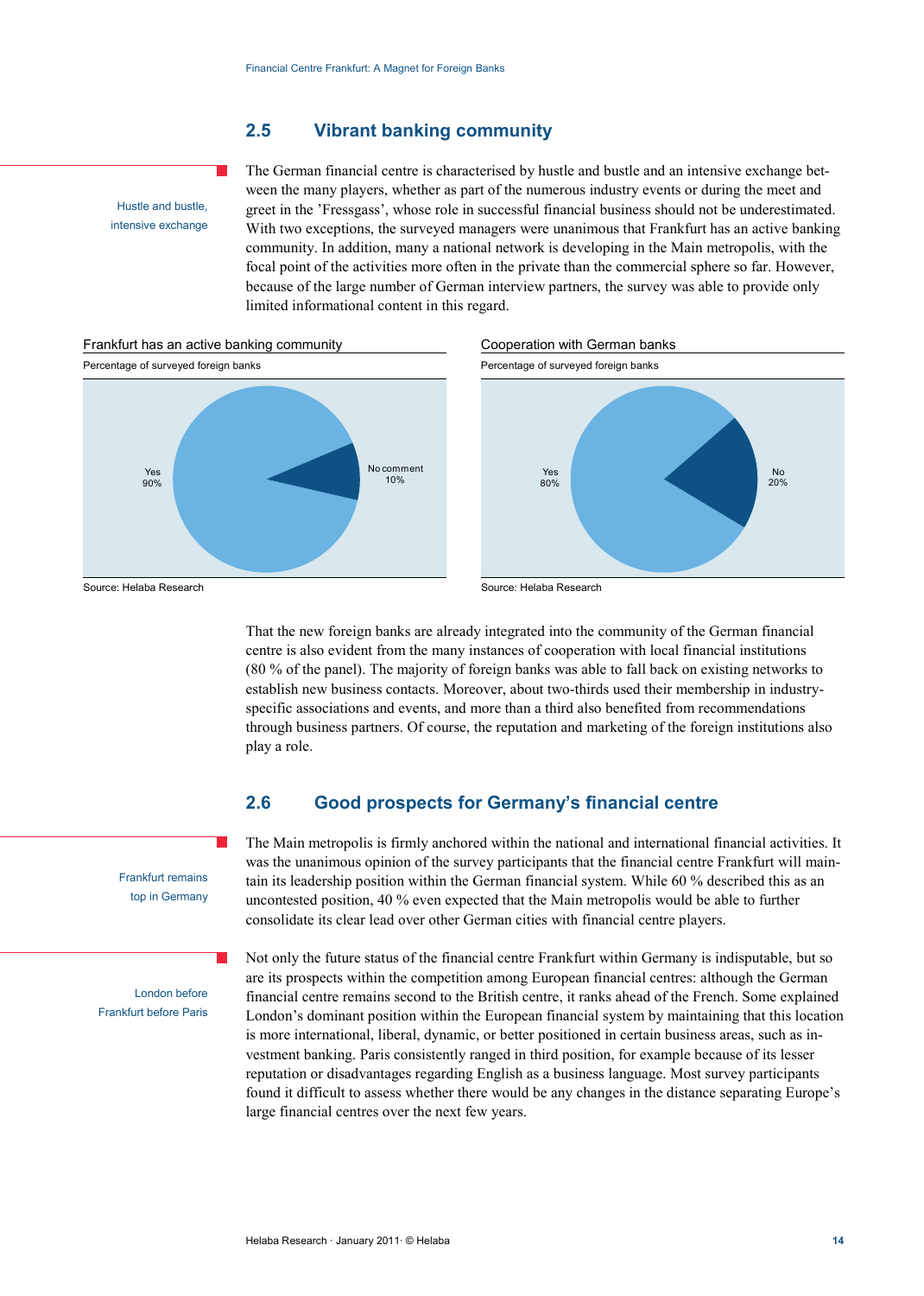









After all, this will depend – to a not inconsiderable degree – on the policies and the regulatory framework, which are subject to large changes in the wake of the financial crisis. However, from a competitive perspective the regulatory adjustment process could in the end weigh less heavily on the German banking centre than on London, for example, which has less regulation, at least until now. Thus the global financial and economic crisis creates an opportunity for a relative strengthening of the financial centre activities in Continental Europe precisely in Frankfurt.

Even better position possible

All told, just about half of the surveyed managers saw a chance that the financial centre activities in Frankfurt could gain in importance in the future. As the reason for the good prospects of the German financial centre, survey participants mentioned most frequently (eight times) the great significance of the German economy. In addition, Frankfurt could benefit as much from its role as the capital of the euro and the seat of the ECB, as from its function as a transportation hub (five times each). This is the result of a central location within Europe in combination with outstanding infrastructure. Another factor that was singled out as positive with a look to the future was the 'asset' Deutsche Börse (four times). That all this should still not amount to a reason for Frankfurt to rest on its laurels is made clear by references to Asia and the Middle East, where stronger competitors to the long-standing European financial centers are emerging.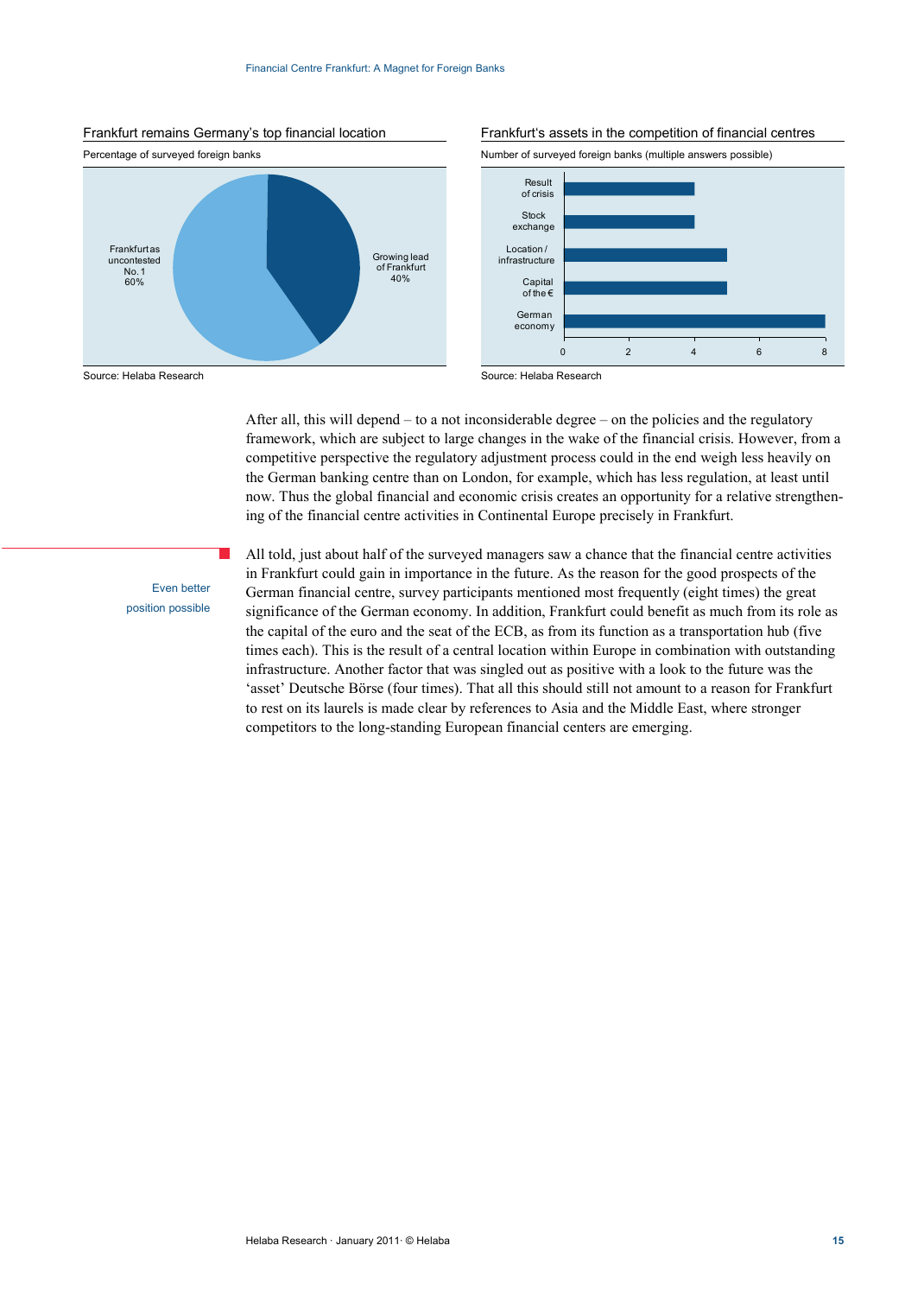### **3 Financial centre Frankfurt very attractive**

Frankfurt has great attractiveness for foreign banks The German financial center plays an important role in the financial world and exhibits a strong attraction for foreign players. This is attested not only by the considerable number of foreign banks in the Main metropolis, but also by the joint survey by Helaba and the Association of Foreign Banks in Germany: with its manifold location qualities, the financial centre Frankfurt has attracted many new foreign banks over the last few years, and they reported positively about the development of their business here. Moreover, many of the polled managers looked positively into the future, with regard to both their own office and the location of Frankfurt as a whole. In addition, more foreign players signalled their interest in having a presence in the German financial centre or in expanding their business activities.

#### Synopsis of the survey of foreign banks at the financial centre Frankfurt



Source: Helaba Research

 $\overline{a}$ 

Central location qualities of the 2008 study confirmed The numerous location advantages of the German financial centre in the professional as well as private spheres can be subsumed under four categories (see the red ellipses in the chart): the reputation of the financial centre and the economy; proximity to important players; function as a hub; location-specific qualities (such as low cost of living and office rent, as well as the quality of life). These four central categories encompass all location qualities of Frankfurt that were mentioned by the foreign banks in the most recent survey, and which had already emerged in the survey as part of the Helaba Financial Centre Study 2008.<sup>6</sup> Thus the characteristics that made up Frankfurt's attractiveness for the Asian banks interviewed back then have now been confirmed by a broader spectrum of foreign banks. On the whole, the location qualities of the German financial centre were in fact emphasized for the most part even more in the current survey than they had been in the earlier one.

<sup>6</sup> See Helaba Research (2008): 'Financial Centre Frankfurt and Asia – A Growing Relationship'. The two surveys were based on the same methodology; in each case 20 managers of foreign banks participated.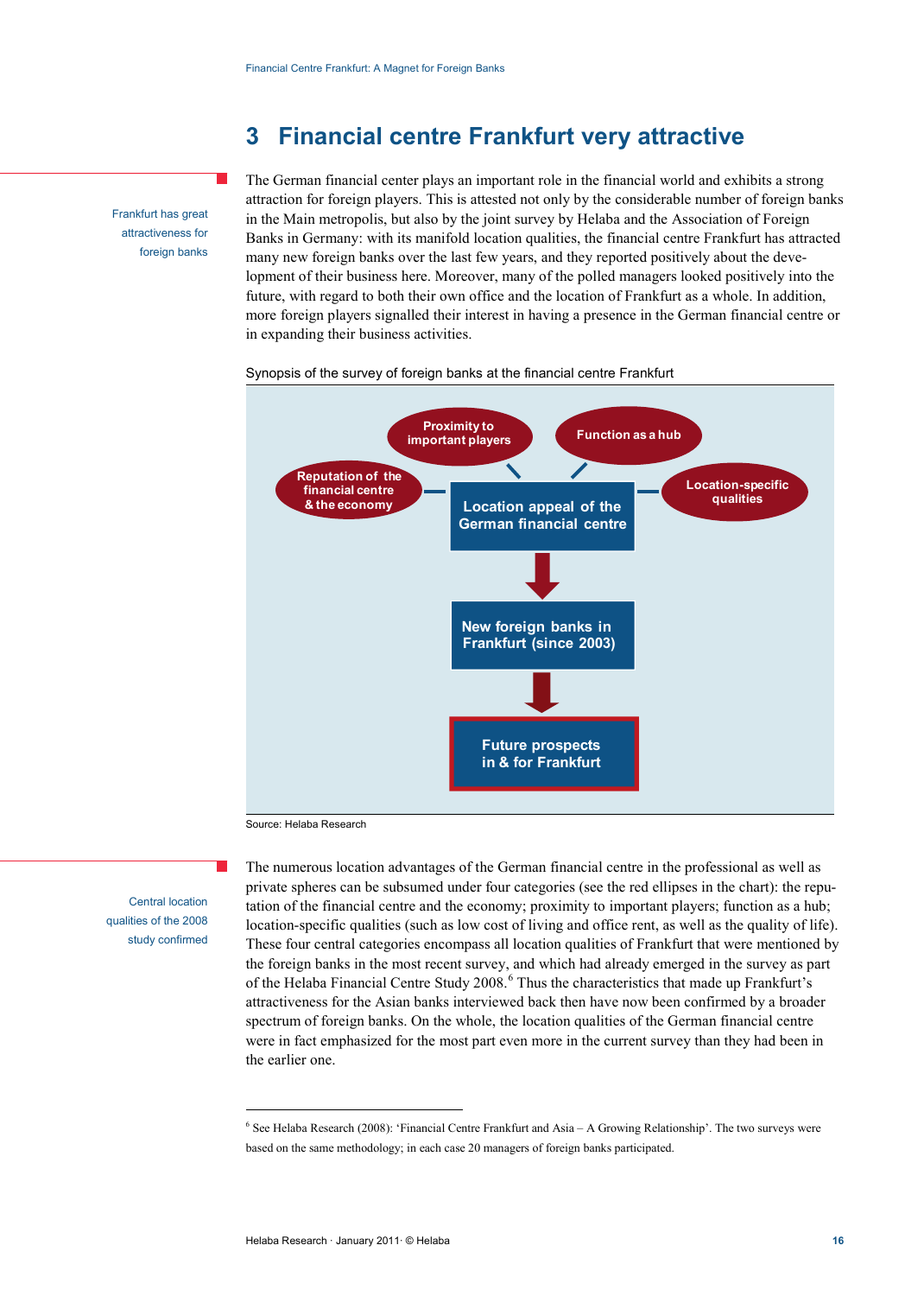Reasons for presence in Frankfurt even more pronounced this time The decisive reasons for the presence of foreign banks on the Main were nearly identical in the two surveys. But by far the most important motivation this time – Frankfurt's reputation in the world of finance – did not have this outstanding importance back then. The immediate proximity to other players in the financial centre continues to exert a significant influence on the choice of a location in favour of Frankfurt, though this aspect was slightly more pronounced in the earlier survey. Most recently, the attractiveness of the renowned German economy as well as the prominent hub function of the Main metropolis were listed by more survey participants as an argument for their presence.

It is no accident that the reputation of the financial centre and the German economy was mentioned so frequently during the interviews: after all, Germany, Europe's largest economy, came out of the economic crisis in 2010 with greater dynamism than all other large member states of the euro zone and also the UK (GDP increase estimated at 3.5 % over the previous year versus 1.7 % for the euro zone as a whole and 1.8 % for the UK)<sup>7</sup>. This benefits the financial centre Frankfurt, where many financiers of the strongly growing German companies are located, and it opens up the potential for business for domestic and foreign banks.

As is the case with the business-related assets of Frankfurt, similar factors were also mentioned when it came to the favourable points from the personal perspective of survey participants; in fact, this time with even greater emphasis  $-$  e.g. the infrastructure aspect, combined with short commutes or the proximity to the environs and nature. While most recently the manageability of the city of Frankfurt was praised, previously the emphasis was often placed on the city's good working atmosphere. The internationality of the Main metropolis was underscored once again by some survey participants. And in both surveys, nearly all of those interviewed affirmed that they liked living and working in Frankfurt.

Apart from the central appeal of the German financial centre as a location, there were some parallels between the aggregated statements of the most recently surveyed foreign banks of the most diverse nationalities and the Asian banks interviewed previously: the development of business was given a similarly positive assessment. From the financial centre Frankfurt, which is unquestionably the focal point within Germany, business is conducted in many other countries of Continental Europe. In addition, the proximity to business partners is a central motivation for foreign banks to locate on the Main. Their clients often expect immediate services in Frankfurt, and personal contacts are indispensable for business success. Thus, many foreign institutions continue to derive a benefit from the vibrant banking community at the German financial centre by engaging in frequent cooperation with other banks, with networks playing a central role for the establishment of new business contacts.

Make use of good prospects

 $\overline{a}$ 

When it comes to Frankfurt's future positioning, there was a clear, unanimous statement in both surveys: it goes without saying that the financial metropolis on the Main will maintain its undisputed top position in Germany. Within the cross-border competition, survey participants continue to regard Frankfurt as the leading financial centre of Continental Europe. This time, however, right around half of those surveyed accorded the German financial centre good development prospects – also in relation to its chief British rival. And so it is now up to the financial centre Frankfurt to make active use of its possibilities by sharpening its profile further and becoming a more offensive player in the international competition among locations where to do business.

<sup>&</sup>lt;sup>7</sup> See Helaba Research (26th November 2010): "Capital Market Outlook 2011: Variety in Bitter-Sweet"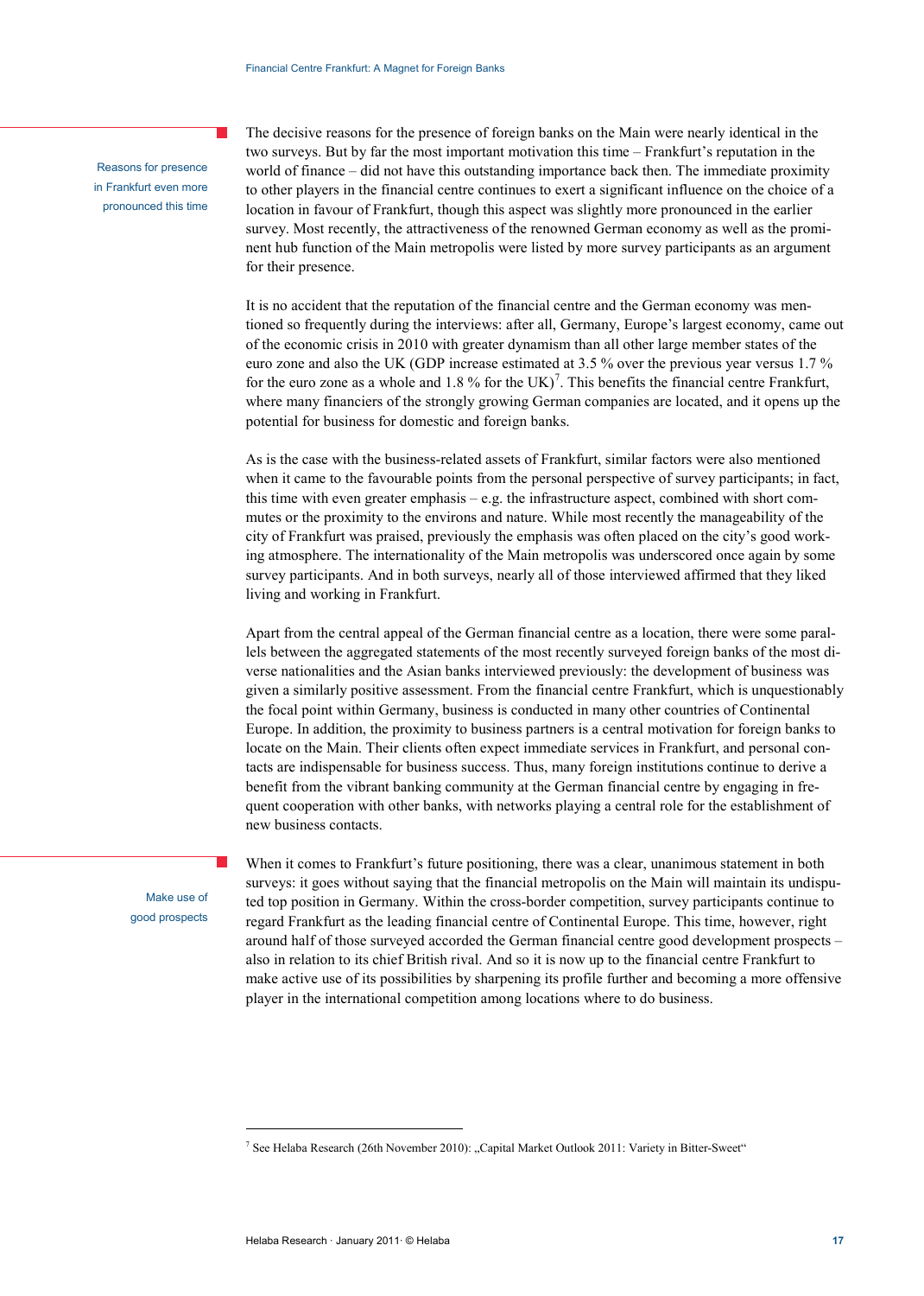### **Landesbank Hessen-Thüringen Addresses**

#### **Head Offices**

#### **Frankfurt am Main**

MAIN TOWER Neue Mainzer Strasse 52-58 60311 Frankfurt am Main Germany Phone +49 69/91 32-01 Fax +49 69/29 15 17

#### **Erfurt**

Bonifaciusstrasse 16 99084 Erfurt Germany Phone +49 3 61/2 17-71 00 Fax +49 3 61/2 17-71 01

#### **Branch Offices**

#### **Kassel**

Ständeplatz 17 34117 Kassel Germany Phone +49 5 61/7 06-60 Fax +49 5 61/7 06-8 65 72

#### **Dublin**

PO Box 3137 5 George's Dock IFSC Dublin 1 Ireland Phone +35 31/6 46 09 02 Fax +35 31/6 46 09 99

#### **London**

3rd Floor 95 Queen Victoria Street London EC4V 4HN United Kingdom Phone +44 20/73 34-45 00 Fax +44 20/74 89-03 76

#### **New York**

420, Fifth Avenue New York, N.Y. 10018 USA Phone +12 12/7 03-52 00 Fax +12 12/7 03-52 56

#### **Branch Offices**

**Paris**

118, avenue des Champs Elysées 75008 Paris France Phone +33 1/40 67-77 22 Fax  $+33$  1/40 67-91 53

#### **Representative Offices**

#### **Madrid**

(for Spain and Portugal) General Castaños, 4 Bajo Dcha. 28004 Madrid Spain Phone +34 91/39 11-0 04 Fax +34 91/39 11-1 32

#### **Moscow**

Naberezhnaya Tarasa Shevchenko 23a Sektor B, 20th Floor 121151 Moscow Russia Phone +7 495 730-08-01 Fax +7 495 730-08-02

#### **Shanghai**

Representative Office Unit 06-022, HSBC Tower 1000 Lujiazui Ring Road Pudong New Financial District Shanghai 200120 China Phone +86 21 68 77 77 07 Fax +86 21 68 77 77 09

#### **Real Estate Offices**

#### **Berlin**

Potsdamer Platz 9 10117 Berlin Germany Phone +49 30/2 06 18 79-50 Fax +49 30/2 06 18 79-69

#### **Real Estate Offices**

#### **Munich**

Brienner Strasse 29 80333 Munich Germany Phone +49 89/5 99 88 49-11 Fax +49 89/5 99 88 49-10

#### **Association with Partial Legal Capacity**

#### **Wirtschafts- und**

**Infrastrukturbank Hessen** Strahlenbergerstrasse 11 63067 Offenbach am Main Germany Phone +49 69/91 32-01 Fax +49 69/91 32-24 83

#### **Selected Subsidiaries and Affiliates**

#### **Frankfurter Sparkasse**

Neue Mainzer Strasse 47-53 60311 Frankfurt am Main Germany Phone +49 69/26 41-0 Fax +49 69/26 41-29 00

#### **1822direkt Gesellschaft der Frankfurter Sparkasse mbH**

Borsigallee 19 60388 Frankfurt am Main Germany info@1822direkt.com Phone +49 69/9 41 70-0 Fax +49 69/9 41 70-71 99

#### **Helaba Invest**

Kapitalanlagegesellschaft mbH **JUNGHOF** Junghofstrasse 24 60311 Frankfurt am Main Germany Phone +49 69/2 99 70-0 Fax +49 69/2 99 70-6 30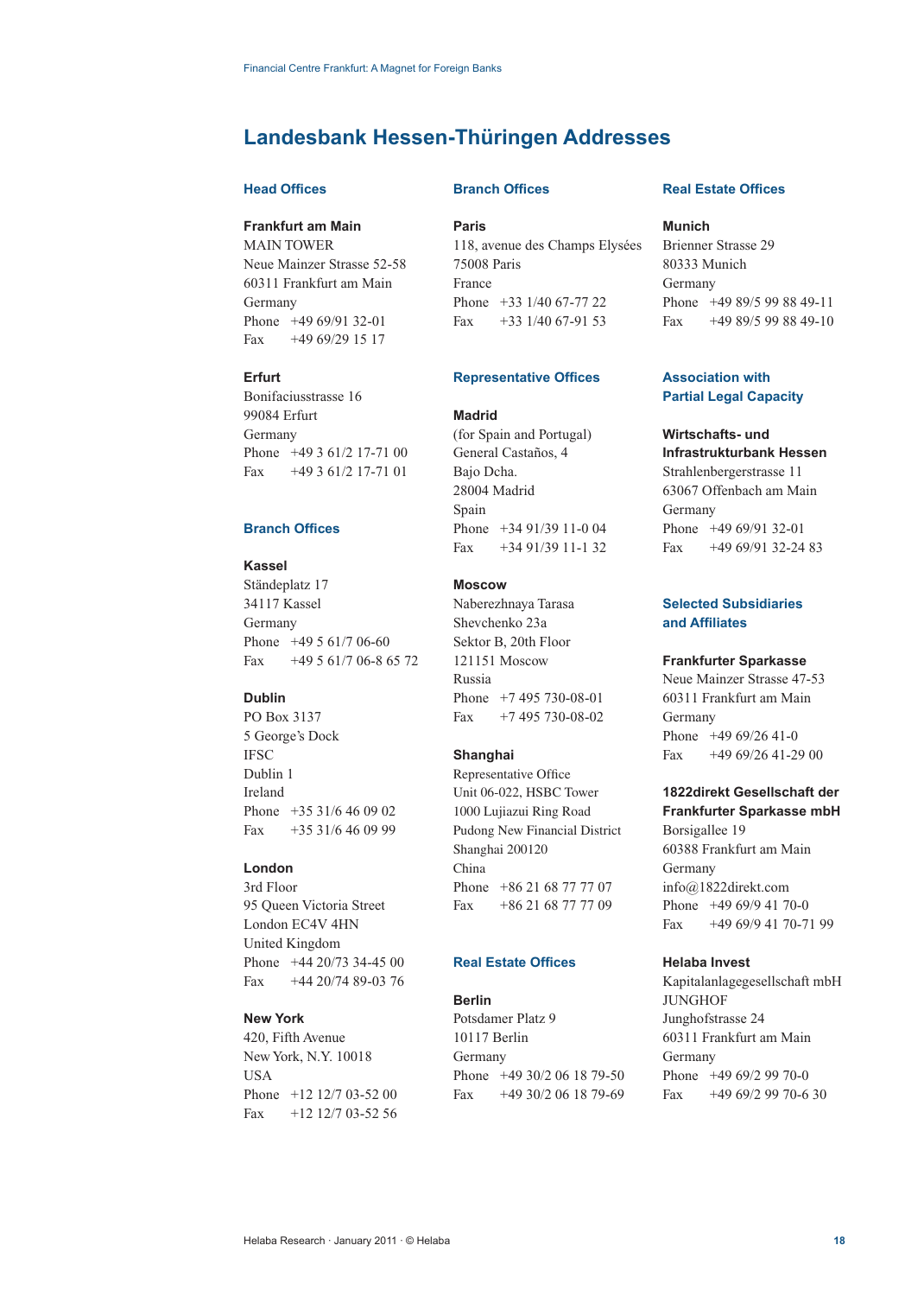#### **Selected Subsidiaries and Affi liates**

#### **Frankfurter Bankgesellschaft**

**(Schweiz) AG** Börsenstrasse 16 8022 Zurich Switzerland Phone +41 44/2 65 44-44 Fax +41 44/2 65 44-11

#### **Frankfurter Bankgesellschaft**

**(Deutschland) AG** JUNGHOF Junghofstrasse 26 60311 Frankfurt am Main Germany Phone +49 69/1 56 86-0 Fax  $+4969/15686-140$ 

### **HANNOVER LEASING**

**GmbH & Co. KG** Wolfratshauser Strasse 49 82049 Pullach Germany Phone +49 89/2 11 04-0 Fax  $+4989/21104-210$ 

#### **GWH**

Gemeinnützige Wohnungsgesellschaft mbH Hessen Westerbachstrasse 33 60489 Frankfurt am Main Germany Phone +49 69/9 75 51-0 Fax +49 69/9 75 51-1 50

#### **OFB**

Projektentwicklung GmbH Speicherstrasse 55 60327 Frankfurt am Main Germany Phone +49 69/9 17 32-01 Fax +49 69/9 17 32-7 07

#### **Selected Subsidiaries and Affiliates**

#### **GGM**

Gesellschaft für Gebäude-Management mbH Neue Rothofstrasse 12 60313 Frankfurt am Main Germany Phone +49 69/77 01 97-0 Fax +49 69/77 01 97-77

#### **GIB**

Gesellschaft für Immobilienbewertung mbH MAIN TOWER Neue Mainzer Strasse 52-58 60311 Frankfurt am Main Phone +49 69/8 29 03-57 00 Fax +49 69/8 29 03-50 58

#### **Helaba Dublin**

Landesbank Hessen-Thüringen International PO Box 3137 5 George's Dock **IFSC** Dublin 1 Ireland Phone +35 31/6 46 09 00 Fax +35 31/6 46 09 99

#### **Helaba**

### **International Finance plc**

PO Box 3137 5 George's Dock IFSC Dublin 1 Ireland Phone +35 31/6 46 09 01 Fax +35 31/6 46 09 99